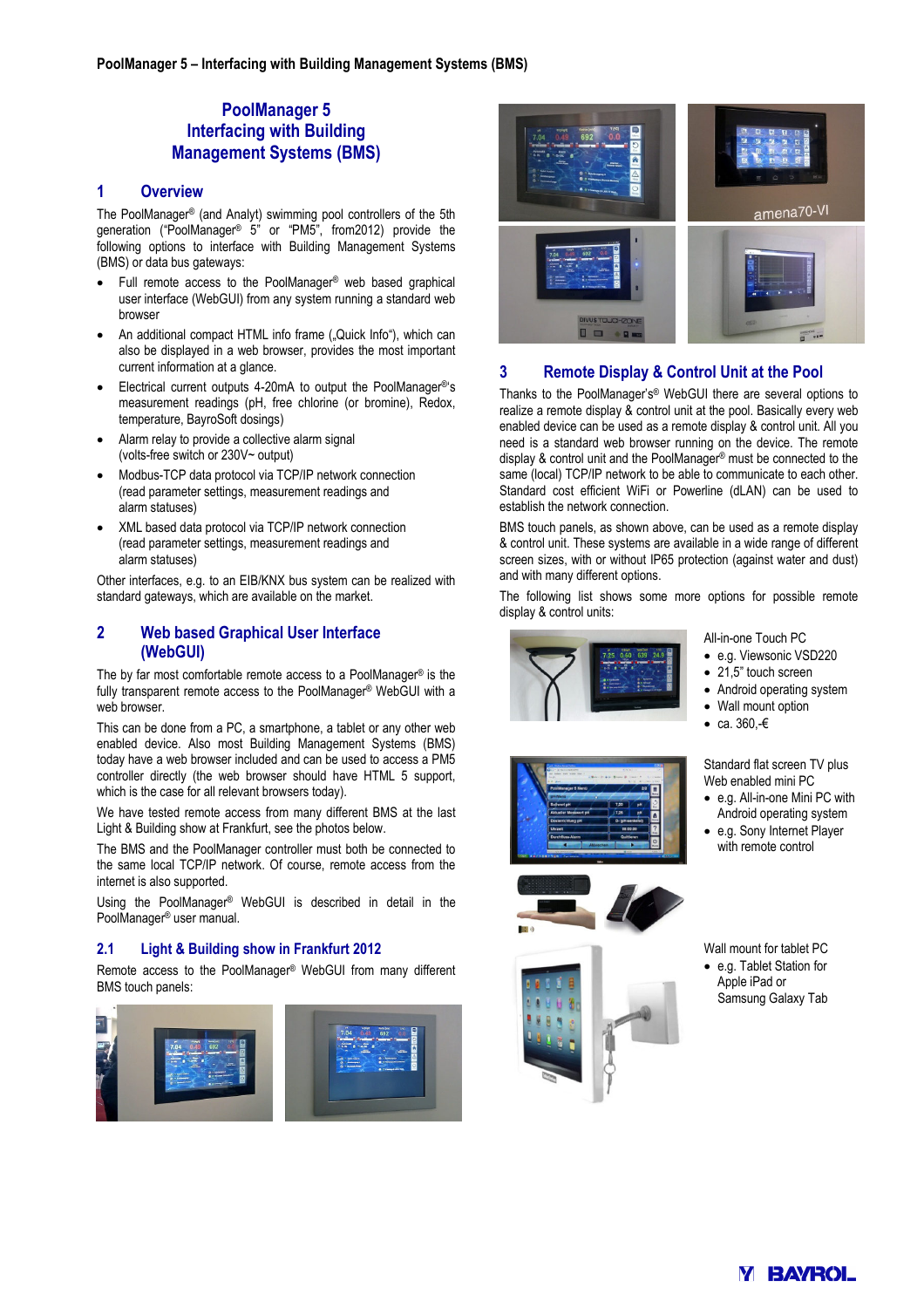## **4 Quick Info**

PoolManager® provides an additional compact HTML info frame (Quick-Info) for remote access, which provides the most important current information at a glance. This Quick Info is implemented as an HTML web page and can be displayed e.g. in a web browser.



The following information is shown:

- PoolManager® device name
- Current measured values
- Text colour on measured values:
	- **green** Everything OK
	- **red** There is at least one alarm pending

Pressing (or clicking) on the quick info field starts full remote access to the corresponding PoolManager® controller.

### **4.1.1 Calling up quick info**

To call up quick info, the normal address for remote access (IP address or URL) is attached along with the following suffix:

### **/cgi-bin/webgui.fcgi?infoframe=0**

**TIP** 

Thus, a complete URL would be, for example

http://myPoolManager.dtdns.net/cgi-bin/webgui.fcgi?infoframe=0 or

#### http://192.168.1.111/cgi-bin/webgui.fcgi?infoframe=0

This URL is relatively complicated, but it can easily be stored in the browser as a favourite.



#### **Multiple devices at a glance**

If you are a specialist in charge of multiple PoolManager® units, you can have the quick info of all relevant devices displayed jointly on one webpage. To do so, you could e.g. design a simple HTML webpage (frame page) locally on your PC which shows clearly arranged the quick info of all relevant controllers.

This means you'll have the most important information from all controllers in one place.

If, for example, there is a controller showing an alarm (red text), then you can directly access that controller with one click.

## **5 Current outputs 4-20mA**

The optional plug-in module PM5-SA4 (BAYROL item No. 127011) provides four current outputs 4-20mA (industry standard). It can be used to output the current pH, redox (mV), chlorine (or rromine) and temperature readings as well as the BayroSoft dosings for the PoolManager® Oxygen. The current outputs can be connected to a system or a gateway which provides 4-20mA current inputs.

Please refer to the separate user manual available for the PM5-SA4 plug-in module for more information.

## **6 Alarm Relay**

The alarm relay of the PoolManager® is activated in case of an alarm. It can be used to signal alarms to a Building Management System or other systems. The alarm relay provides a collective alarm signal, i.e. individual alarms cannot be identified. This can be done on the PoolManager® or by a WebGUI remote access to the PoolManager®.

Electrically, the alarm relay can either be configured as a volts-free switch or as a 230V~ output (max. 4A).

## **7 Modbus-TCP data protocol**

The PoolManager® swimming pool controllers support a Modbus-TCP protocol over a TCP/IP network connection, which allows Building Management or other external systems to read out measurement readings, parameter values and alarm statuses from the controller.

It provides a Modbus-TCP server (Modbus slave). The PoolManager® swimming pool controller must be connected to the same TCP/IP network as the Modbus-TCP client (Modbus master), which reads out the data.

Please refer to the separate Modbus-TCP protocol specification document for more information.

## **8 XML based data protocol**

The PoolManager® swimming pool controllers support an XML based data protocol over a TCP/IP network connection, which allows Building Management or other external systems to read out measurement readings, parameter values and alarm statuses from the controller.

While the Modbus-TCP protocol only provides the current settings, readings or statuses, the XML data protocol provides additional information on top of that, e.g. the parameter names and physical units, all given in the current menu language of the PoolManager®.

The XML data structures can be read with HTTP GET requests. The PoolManager® swimming pool controller must be connected to the same TCP/IP network as the client system (e.g. the building management system), which reads out the data.

Please refer to the separate XML data protocol specification document for more information.

## **9 CAN bus**

The PoolManager® provides a CAN bus interface. This interface is not intended for connections to Building Management systems or other external systems. It is intended for connections of future PoolManager® system extensions, e.g. so-called Feature Boxes.